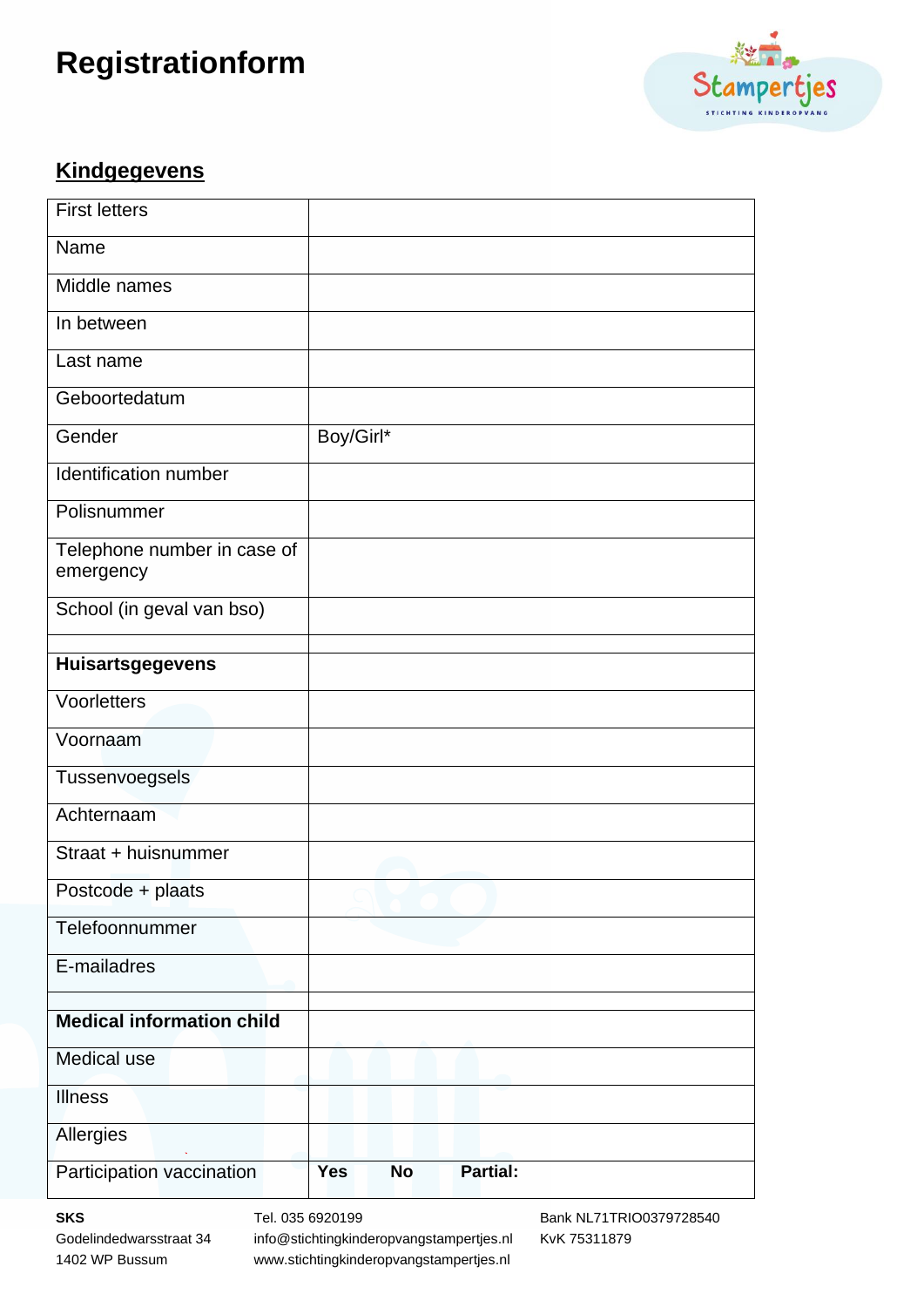## **Registrationform**

### **Inschrijfgegevens**

| <b>Registration date</b> | Vestiging: | Kinderdagverblijf     |
|--------------------------|------------|-----------------------|
| Start date               |            | Peuterspeelzaal       |
| Amount days              |            | Buitenschoolse opvang |

Preference\*\*:

O Ma O Di O Wo O Do O Vr

Second choise\*\*:

O Ma O Di O Wo O Do O Vr

### **Parental information**

| <b>First Parent</b>   |            |
|-----------------------|------------|
|                       |            |
| Gender                | Man/woman* |
| <b>First Letters</b>  |            |
| <b>First Name</b>     |            |
| Tussenvoegsels        |            |
| <b>Last Name</b>      |            |
| Date of birth         |            |
| <b>Streat</b>         |            |
| House nummer          |            |
| Zippcode and city     |            |
| E-mailadress          |            |
| <b>Marital status</b> |            |
| Identification number |            |
| Telephone number      |            |
| Mobielphone number    |            |
| Phone number work     |            |
| Extra information     |            |

**SKS** Tel. 035 6920199 Bank NL71TRIO0379728540 Godelindedwarsstraat 34 info@stichtingkinderopvangstampertjes.nl KvK 75311879 1402 WP Bussum www.stichtingkinderopvangstampertjes.nl